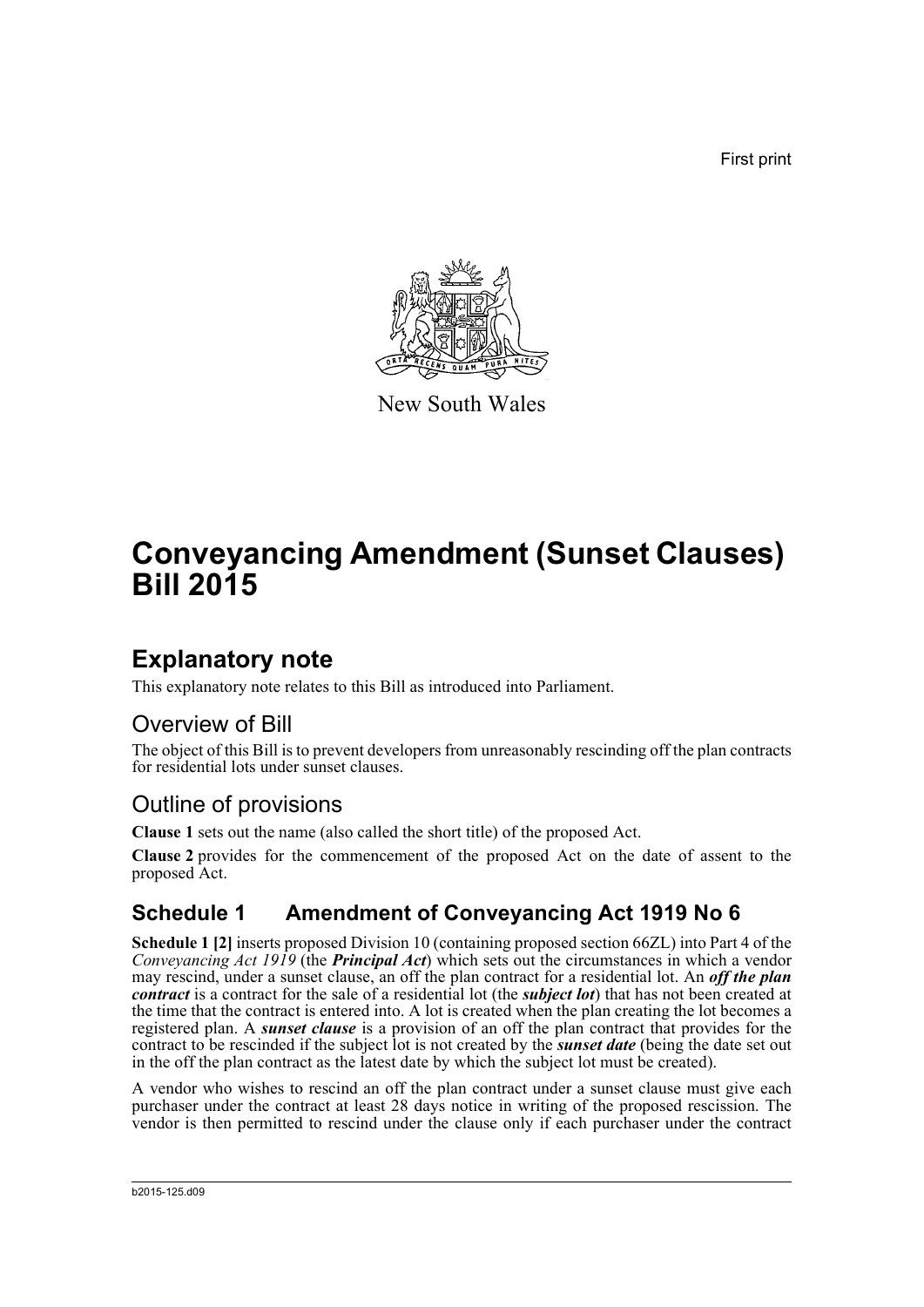consents to the rescission, the Supreme Court permits the rescission or the rescission is otherwise permitted by regulations made under the Principal Act. A sunset clause cannot automatically rescind an off the plan contract. The Supreme Court can make an order permitting a vendor to rescind an off the plan contract only if the vendor satisfies the Court that making the order is just and equitable in all the circumstances. In determining whether it is just and equitable the Court must take a number of matters into account, including whether the vendor has acted unreasonably or in bad faith, whether the subject lot has increased in value and the effect of the rescission on each purchaser. The vendor is liable to pay the costs of a purchaser in relation to the proceedings for an order unless the vendor satisfies the Court that the purchaser unreasonably withheld consent to the rescission. The proposed section does not limit any right that a purchaser may have to rescind an off the plan contract under a sunset clause. **Schedule 1 [1]** makes a consequential amendment.

**Schedule 1 [3]** provides that proposed section 66ZL applies to off the plan contracts regardless of whether they were entered into before, on or after the commencement of that section and it also provides for proposed section 66ZL to have retrospective effect from 2 November 2015 (being the day on which the Minister for Innovation and Better Regulation announced that this Bill would be put before Parliament). The proposed provision provides that the rescission of an off the plan contract under a sunset clause by a vendor on or after 2 November 2015 is taken not to have been done in accordance with the contract unless the required notice was given, and the rescission occurred, in accordance with proposed section 66ZL.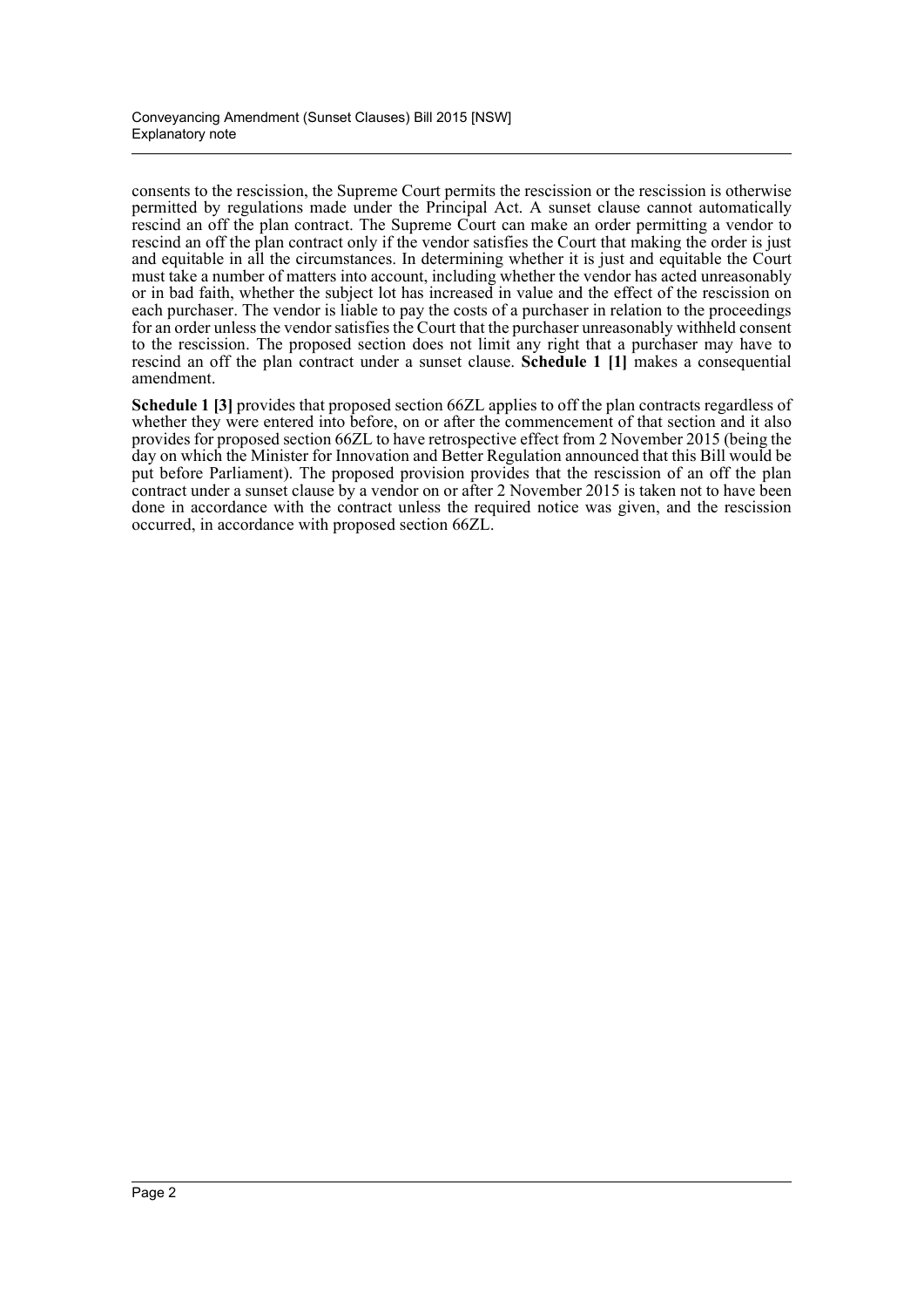First print



New South Wales

## **Conveyancing Amendment (Sunset Clauses) Bill 2015**

## **Contents**

| <b>Schedule 1</b> |   | <b>Amendment of Conveyancing Act 1919 No 6</b> |      |
|-------------------|---|------------------------------------------------|------|
|                   | 2 | Commencement                                   |      |
|                   |   | Name of Act                                    |      |
|                   |   |                                                | Page |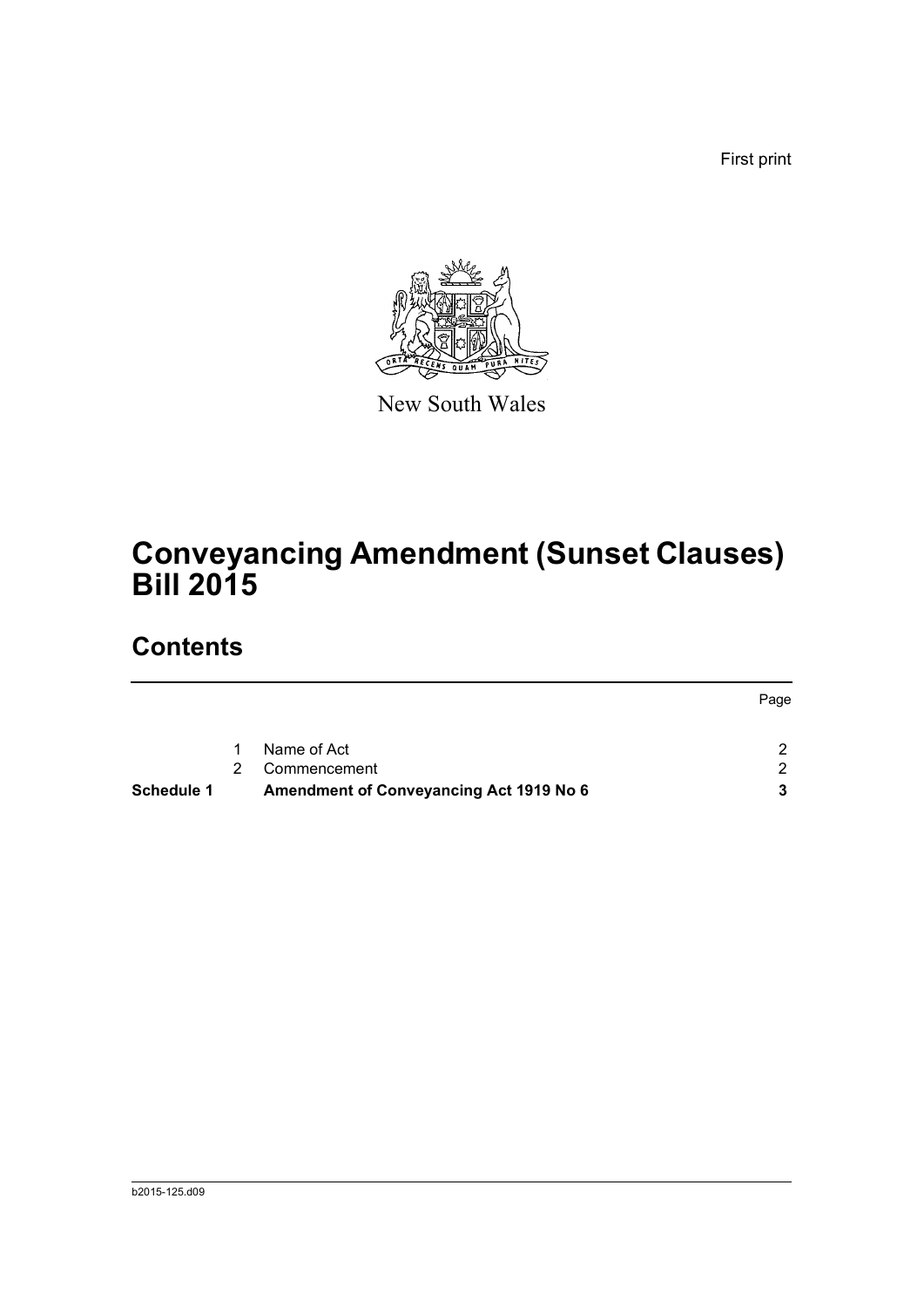

New South Wales

# **Conveyancing Amendment (Sunset Clauses) Bill 2015**

No , 2015

#### **A Bill for**

An Act to amend the *Conveyancing Act 1919* to prevent a developer from unreasonably rescinding an off the plan contract for a residential lot under a sunset clause.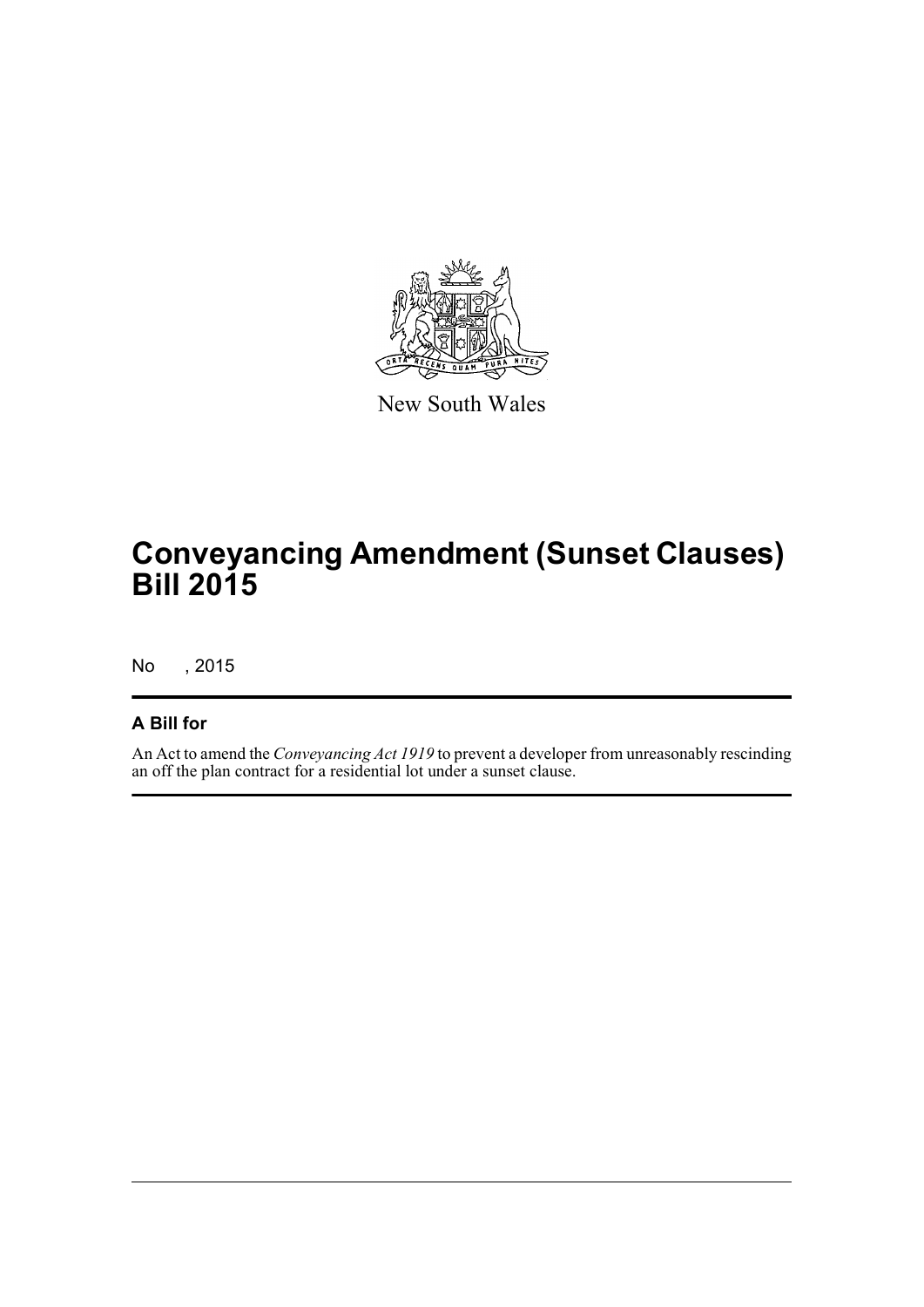<span id="page-4-1"></span><span id="page-4-0"></span>

| Name of Act                                                       | $\mathcal{P}$                              |
|-------------------------------------------------------------------|--------------------------------------------|
| This Act is the Conveyancing Amendment (Sunset Clauses) Act 2015. | 3                                          |
| <b>Commencement</b>                                               | 4                                          |
| This Act commences on the date of assent to this Act.             | 5                                          |
|                                                                   | The Legislature of New South Wales enacts: |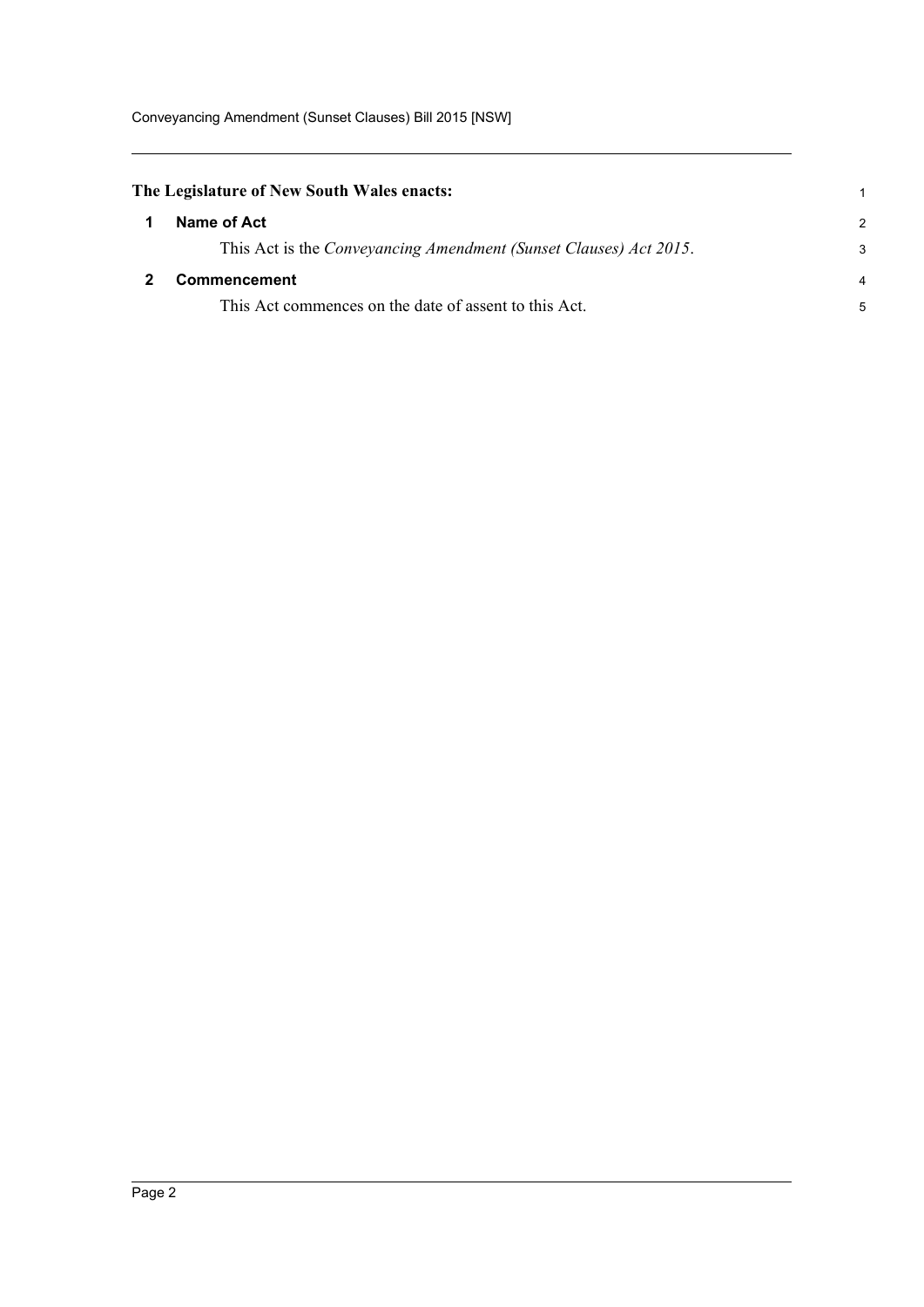#### <span id="page-5-0"></span>**Schedule 1 Amendment of Conveyancing Act 1919 No 6 [1] Section 52 Application of Part 4 to land under Real Property Act 1900** Omit "and 9" from section 52 (2). Insert instead ", 9 and 10". **[2] Part 4, Division 10** Insert after Division 9: **Division 10 Off the plan contracts 66ZL Rescission under sunset clauses** (1) In this section: *off the plan contract* means a contract for the sale of a residential lot (the *subject lot*) that has not been created at the time that the contract is entered into. *residential lot* means a lot (whether a strata lot or otherwise) that is residential property within the meaning of section 66Q. *sunset clause* means a provision of an off the plan contract that provides for the contract to be rescinded if the subject lot is not created by the sunset date. *sunset date* means the date set out in the off the plan contract as the latest date (subject to any extension provided for in the contract) by which the subject lot must be created. (2) For the purposes of this section, a lot is created when the plan creating the lot becomes a registered plan. (3) A vendor may rescind an off the plan contract under a sunset clause if the subject lot has not been created by the sunset date, but only if: (a) each purchaser under the contract, at any time after being served with the notice under subsection (4), consents in writing to the rescission, or (b) the vendor has obtained an order of the Supreme Court under this section permitting the vendor to rescind the contract under the sunset clause, or (c) the regulations otherwise permit the vendor to rescind the contract under the sunset clause. (4) It is a term of an off the plan contract that a vendor who is proposing to rescind the contract under a sunset clause must serve each purchaser under the contract notice in writing at least 28 days before the proposed rescission that specifies why the vendor is proposing to rescind the contract and the reason for the delay in creating the subject lot. (5) A sunset clause cannot automatically rescind an off the plan contract and, if it purports to do so, it is to be read as if it instead permits the contract to be rescinded on or after the sunset date in accordance with this section. (6) The Supreme Court may on the application of a vendor under an off the plan contract make an order permitting the vendor to rescind the contract under a sunset clause but only if the vendor satisfies the Court that making the order is just and equitable in all the circumstances. (7) In determining whether it is just and equitable in all the circumstances the Court is to take the following into account: (a) the terms of the off the plan contract, 1  $\overline{2}$ 3  $\overline{A}$ 5 6 7 8 9  $10$ 11 12 13 14 15 16 17 18 19 20 21 22 23 24 25 26 27 28 29 30 31 32 33 34 35 36 37 38 39 40 41 42 43 44